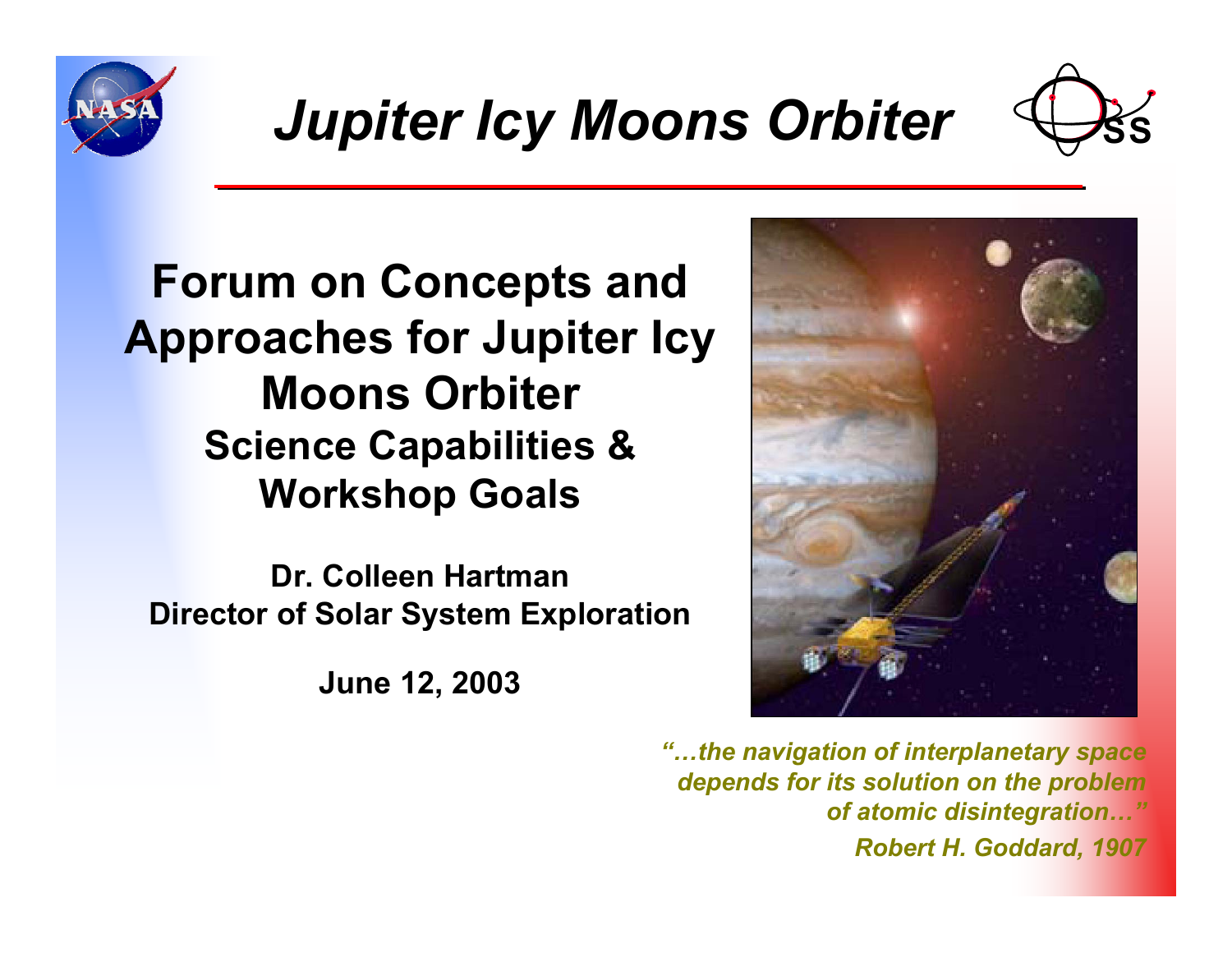



- Successor to Nuclear Systems Initiative
- Science-driven effort to develop Nuclear Electric Power and Propulsion (NEPP) capabilities for solar system exploration in response to identified limitations of current paradigm:
	- SSES TAG identified three fundamental areas limiting exploration: transportation, power, and communications
		- Solar power limits power budgets and is of limited use in outer planetary system
		- Chemical propulsion limits maneuverability and destinations
		- Existing comm capability limits data rates and science
- Managed at HQ by Al Newhouse as a Program Office within Code S
	- Similar to the Mars Exploration Program
- Solar System Exploration Division holds responsibility for mission science

# **The first mission within Project Prometheus Program is the Jupiter Icy Moons Orbiter (JIMO)**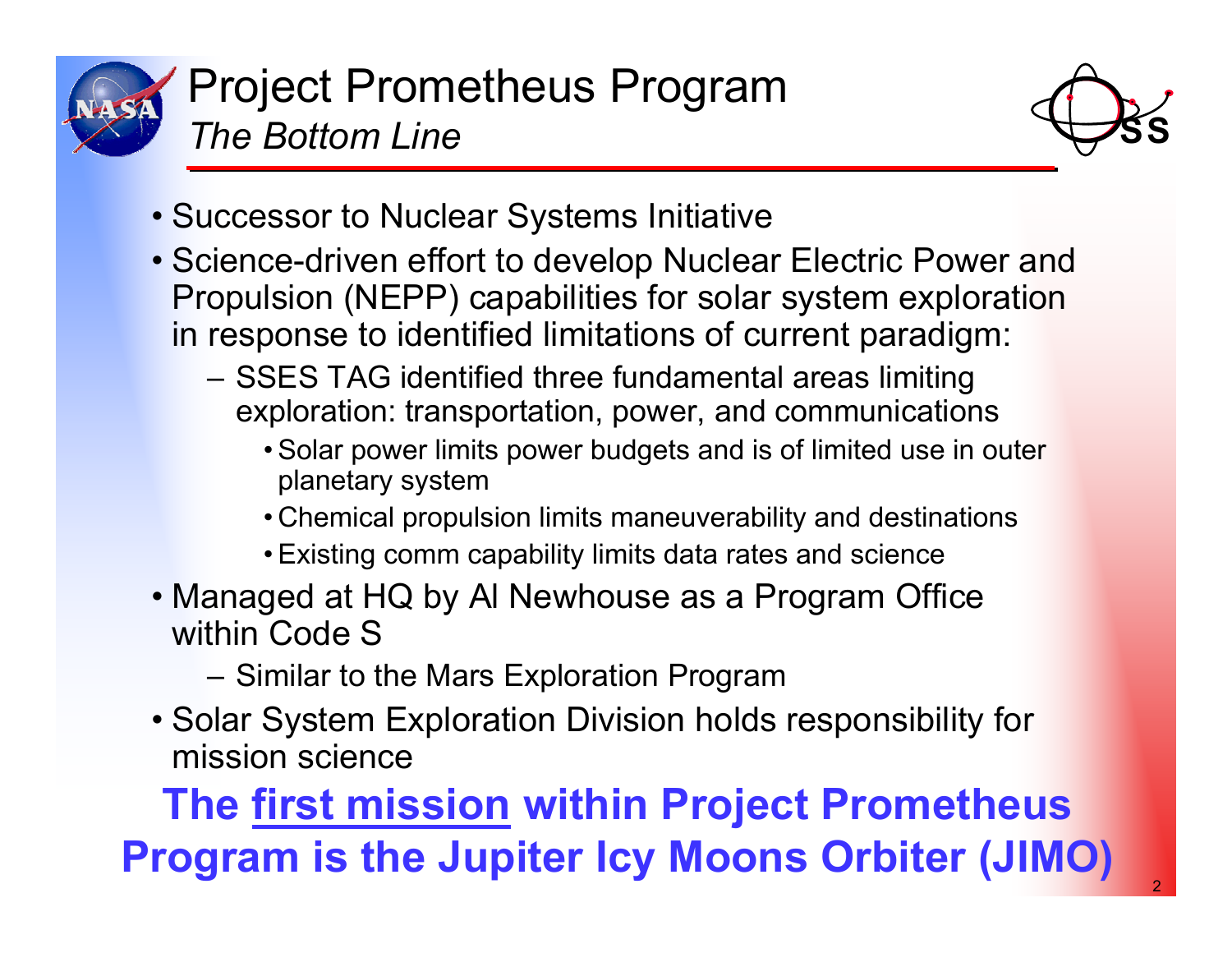

### **Match the Power System to the Destination**





Solar Electric Confinedto Inner Solar System

 Also limited reach to large outer planetary bodies with aerocapture (Jupiter, Saturn, Uranus, Neptune only)

Radioisotope Electric for New Frontiers Class Outer Solar System Missions

- –Targets with low Mass
- 500 W Class RTG
- <50 kg payload
- –Delta II Launchers

Nuclear Electric for Large Flagship Missions to Outer Planets

- –Large Targets
- –100 kW Class Reactor
- –>500 kg Payloads
- –Delta IV Launch Vehicles

#### RTG for Surface Lander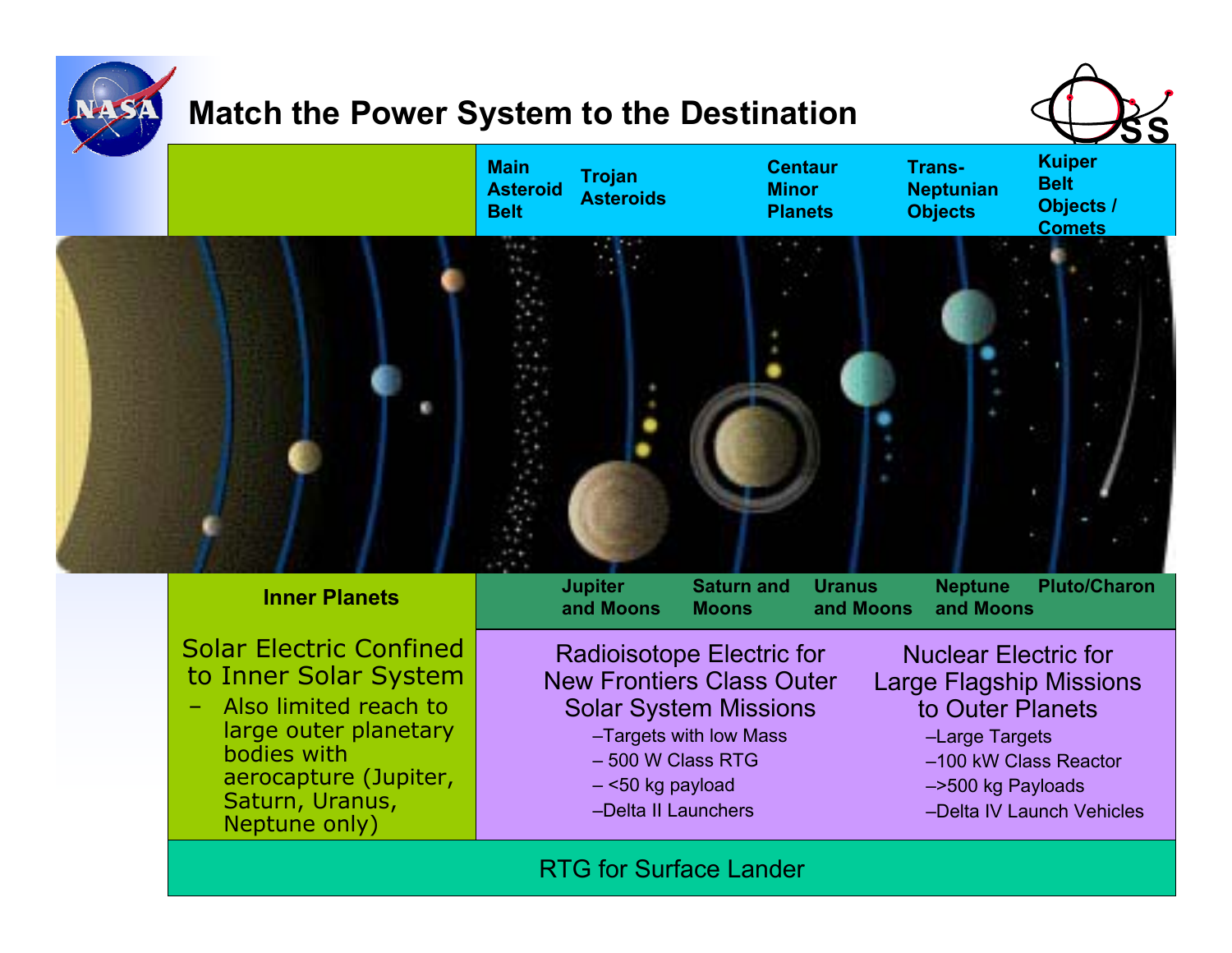

#### **Distances & Planets Are Not to Scale**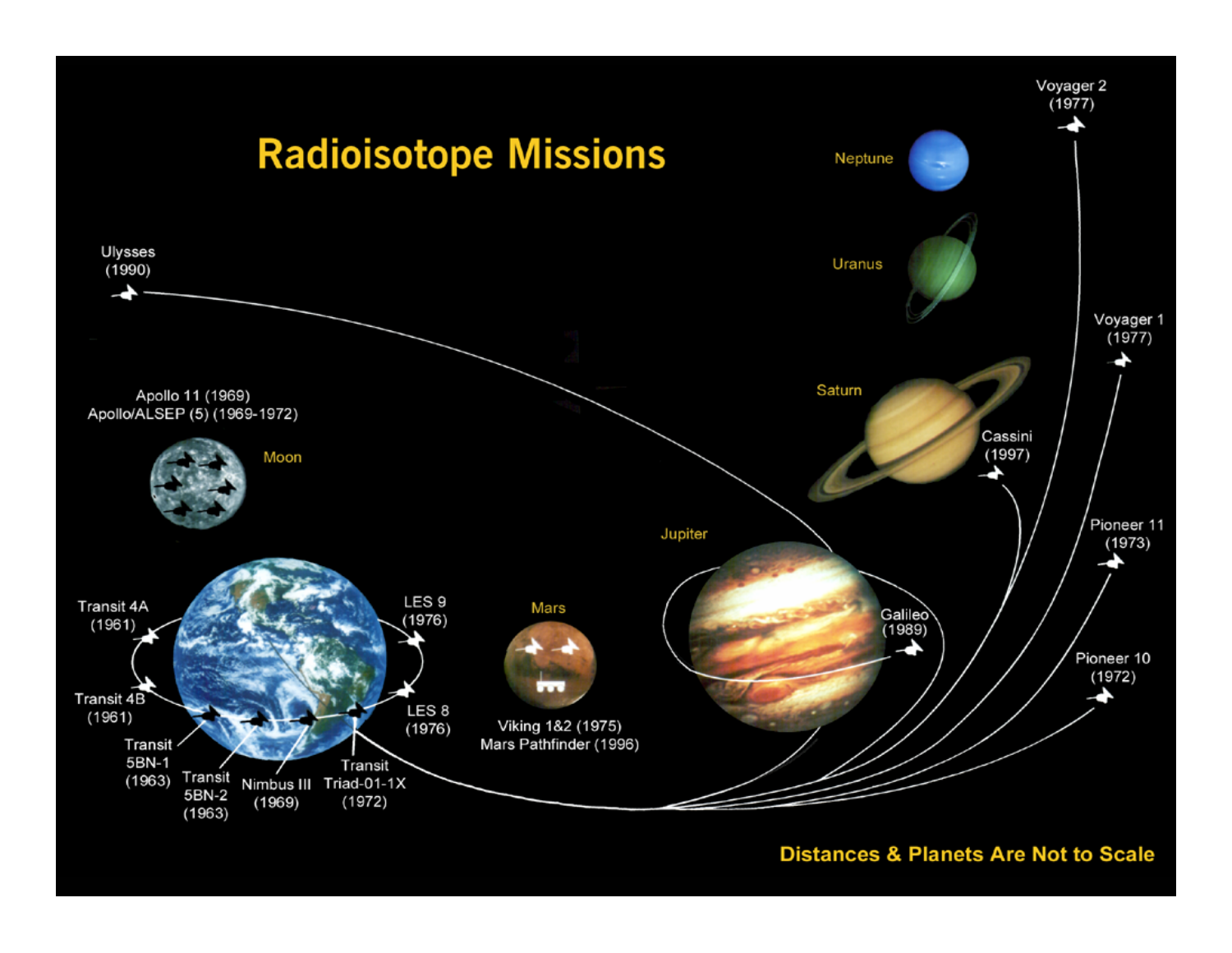

# Jupiter Icy Moons Orbiter



- JIMO is a *science-driven* mission using new nuclear power technologies to enable science return far beyond previous outer planets missions
	- Advanced high power instruments
	- High data rate communications
	- Global orbital reconnaissance of all Jupiter's icy Galilean moons
	- Improved characterization of subsurface environment & probable subsurface oceans
	- Extended Jupiter science observations
- JIMO exceeds the recommendation from the National Research Council Decadal Survey for a Europa orbiter mission as a high priority for a flagship mission in Solar System exploration.

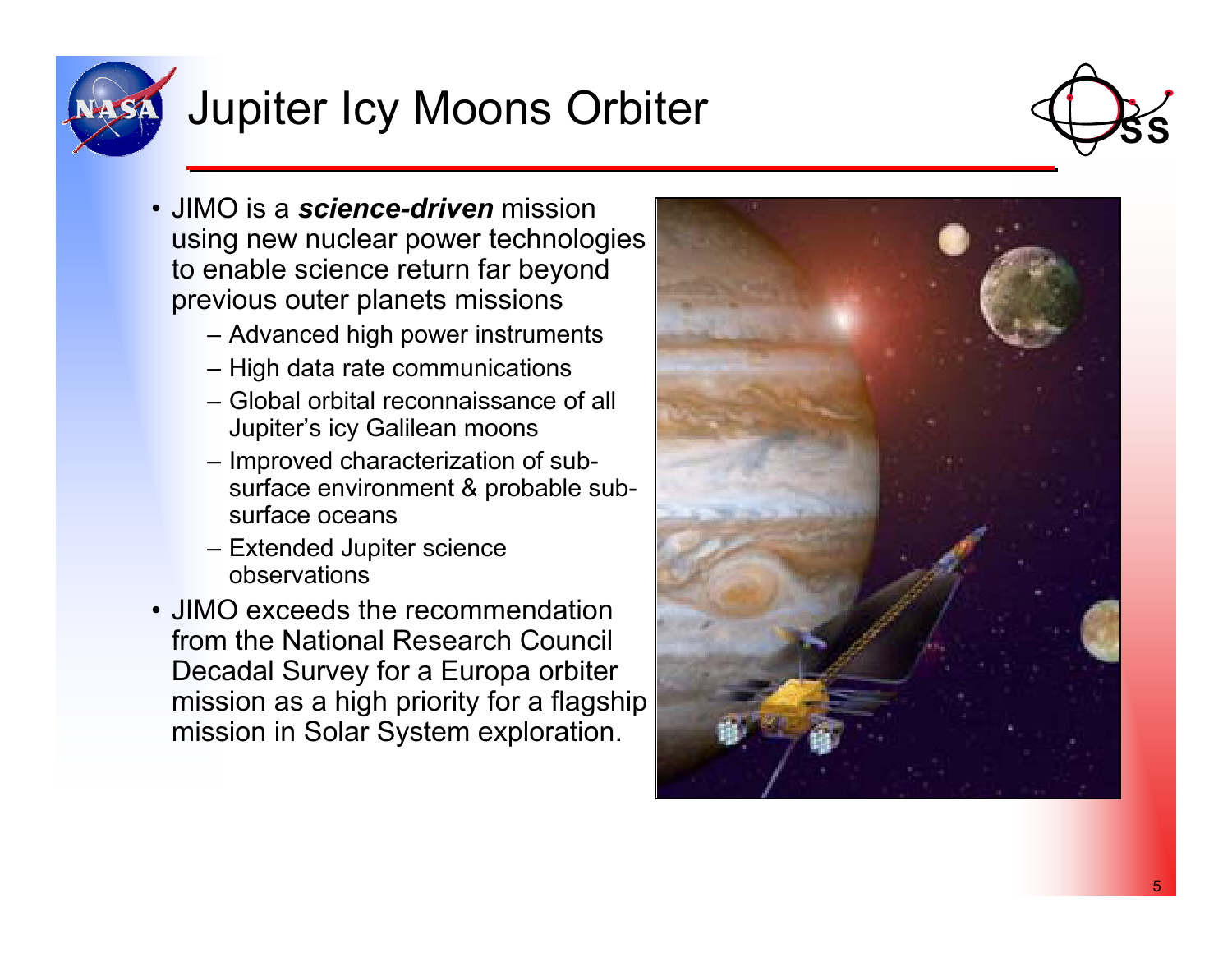



- New R&A Programs:
	- **Outer Planetary Systems Fundamental Research Program**
	- High Capability Instruments for Planetary Exploration Program
	- High Capability Instrument Technology Risk Retirement Program
	- High Capability Mission Concepts Program
- High Capability Instrument Study (December 2003)
- JIMO Instrument Workshop (Fall 2003)
	- Present community with information in preparation for AO response
- JIMO technology development builds for the future
	- Enhanced capabilities for future missions
	- JIMO follow on missions
	- Advances the ability to address multiple NRC Decadal Survey priorities with single missions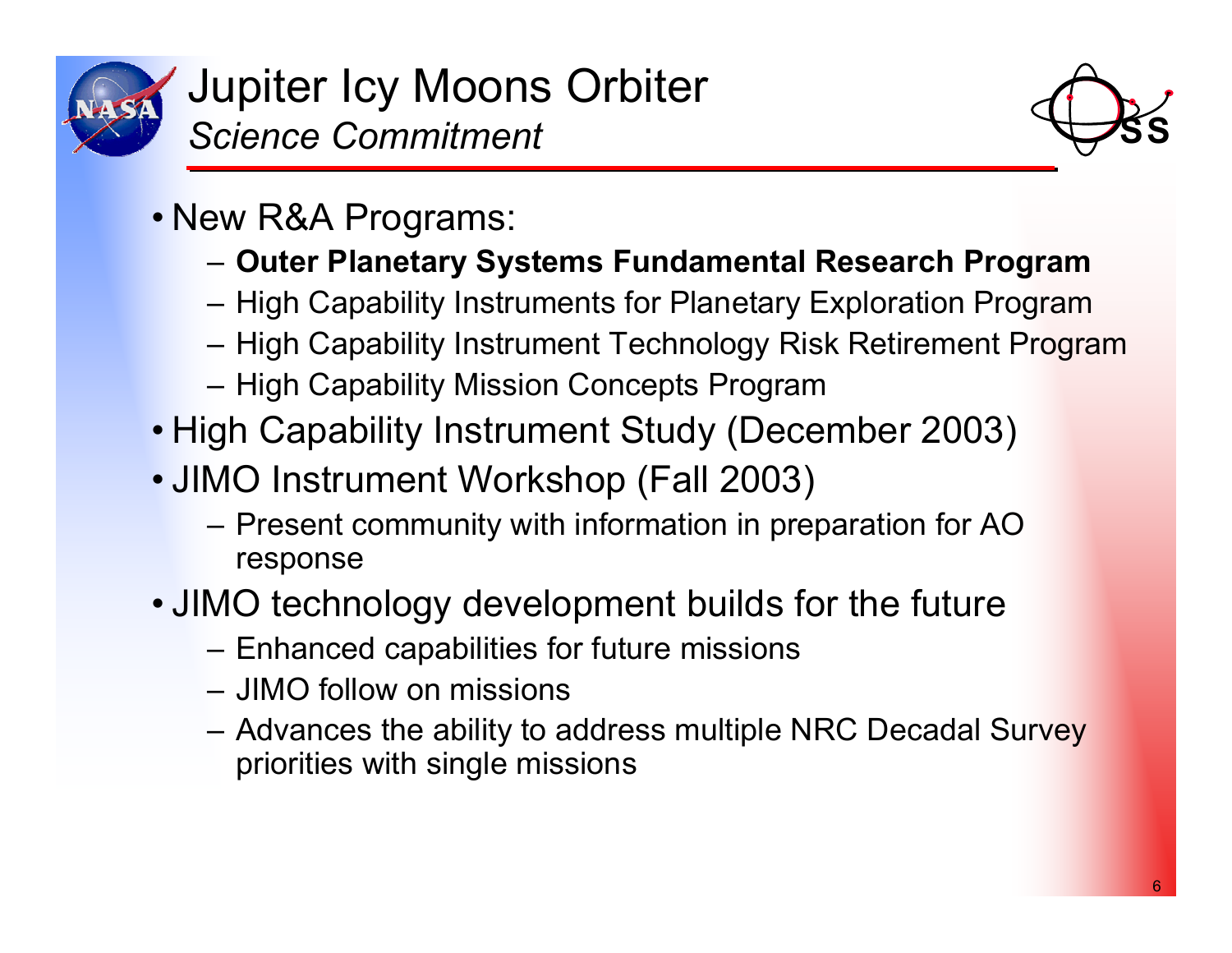



## **JIMO/NEPP provides revolutionary capabilities for science far exceeding previous missions**

- High power for instruments
	- Including active Instruments
- •High data rates during acquisition and transmission
- •Large payload mass
- High duty cycle
- Increased observation time at moons and in Jupiter system
- Spacecraft maneuverability enabling multi-target rendezvous and orbits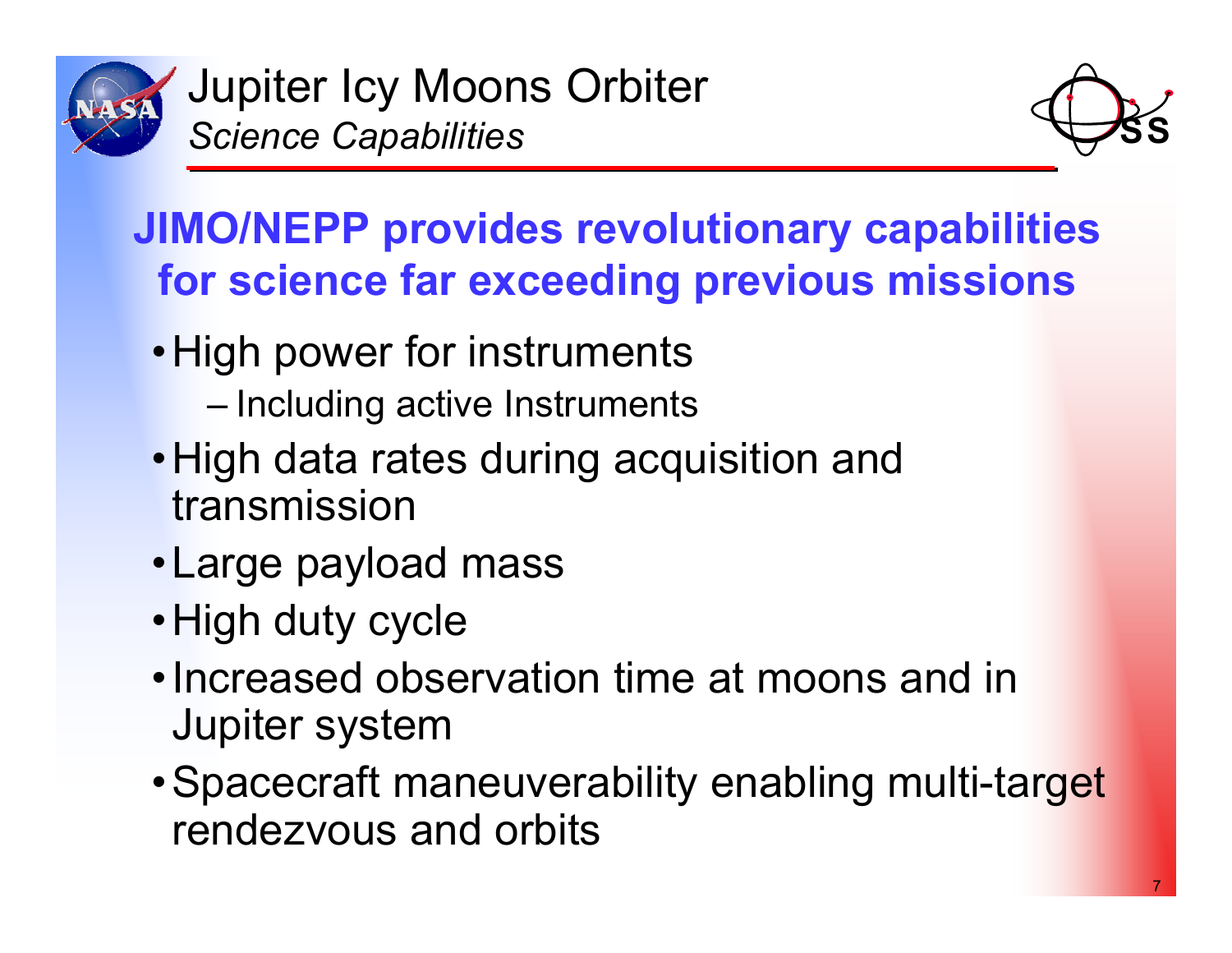

Jupiter Icy Moons Orbiter *Comparison of Capabilities*



|                                                           | <b>Voyager</b>   | <b>Galileo</b>   | <b>Cassini</b> | <b>JIMO</b>      | <b>Future Capabilities</b>   |
|-----------------------------------------------------------|------------------|------------------|----------------|------------------|------------------------------|
| <b>On-Board Power</b><br><b>Generation (Watts)</b>        | 480              | 570              | 875            | ~100,000         | ~1250,000                    |
| <b>Power for Science</b><br><b>Instruments</b><br>(Watts) | 100              | < 100            | 290            | ~10,000          | > 10,000                     |
| Power for<br>Telecomm (Watts)                             | ~1               | ~160             | 60             | $~1,000 - 5,000$ | > 5,000                      |
| <b>Telecom Data Rate</b><br>(kbps)                        | 115              | 134<br>(w / HGA) | 165            | ~10,000          | $10,000 - 100,000$           |
| <b>Propulsive DeltaV</b><br>(km/sec)                      | $\boldsymbol{0}$ | 1.4              | $\overline{2}$ | $~1 - 40$        | 50-70                        |
| <b>Observation Time</b><br>$\sim$ (within 1,000 km)       | $~1$ hr          | $< 5$ hrs        | $< 5$ hrs      | $\sim$ 7 months  | > 6 months at each<br>target |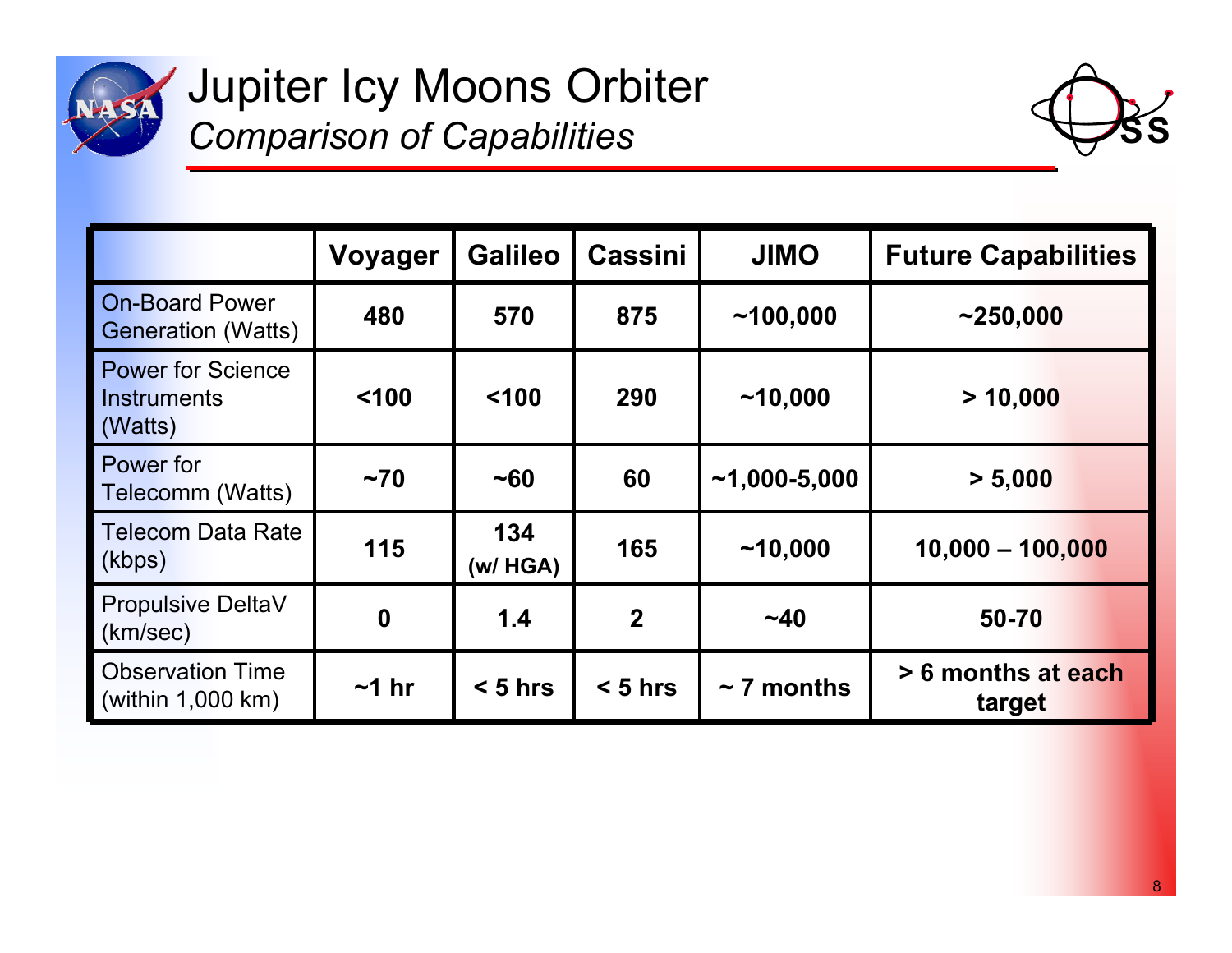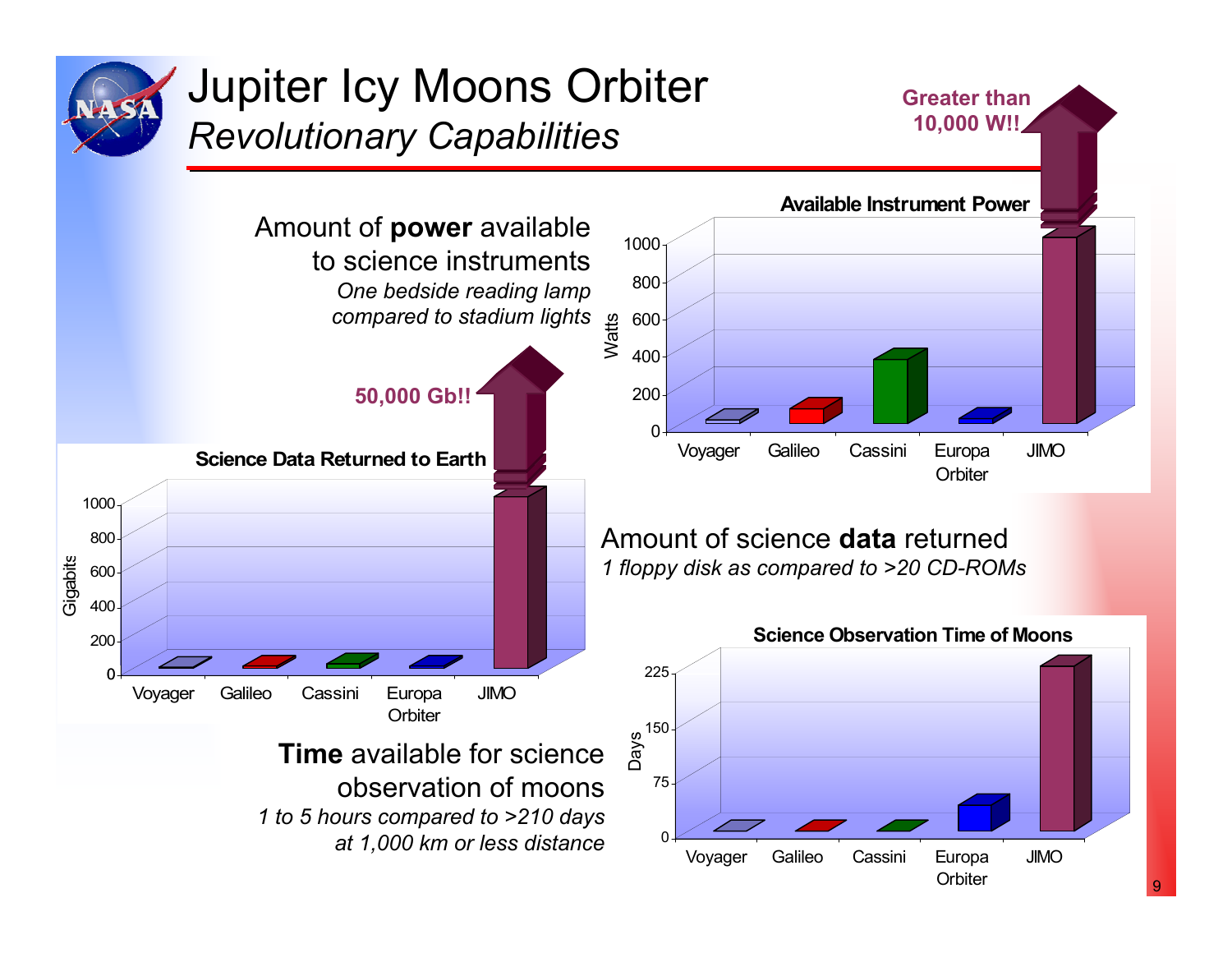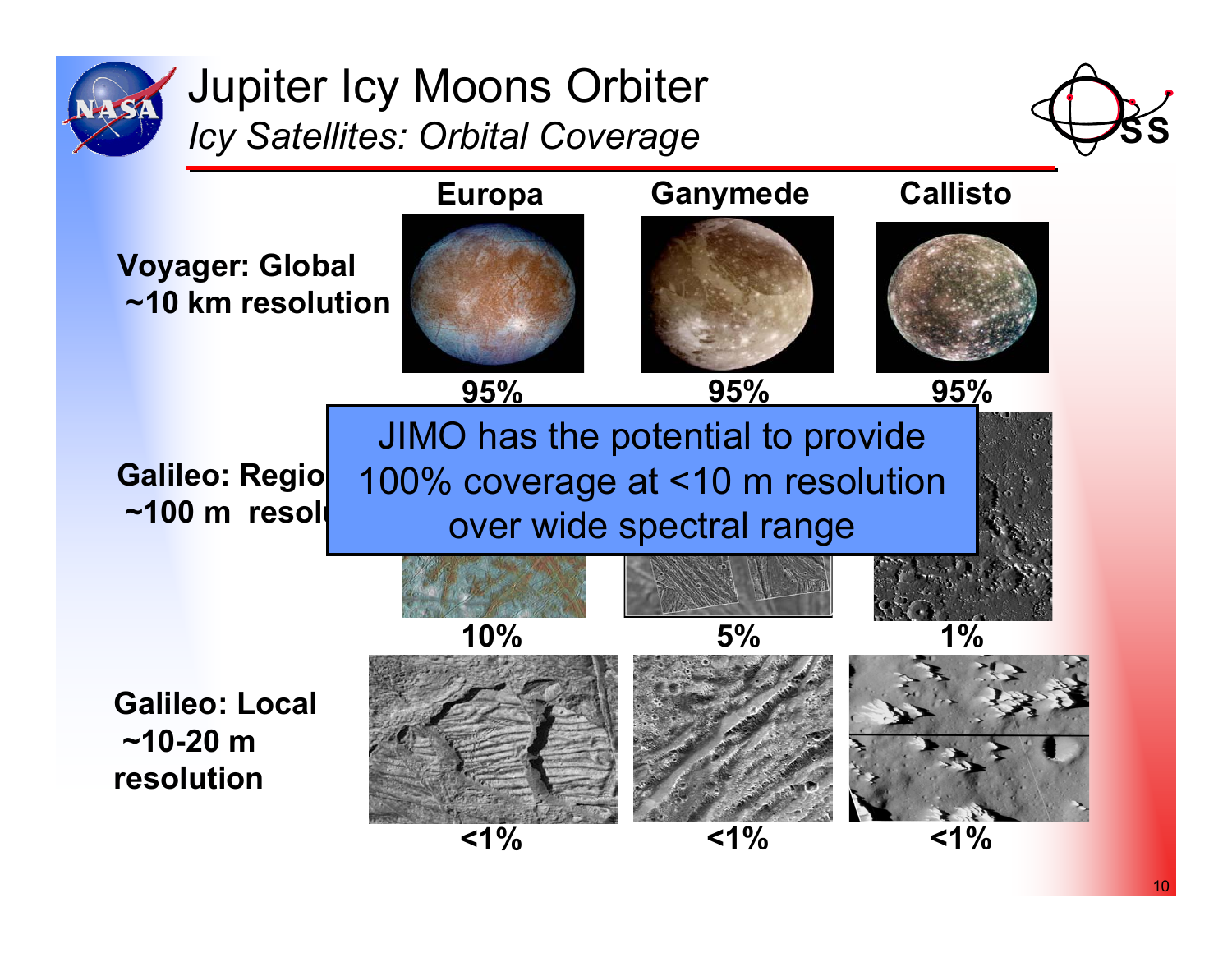

Jupiter Icy Moons Orbiter *NRC & Europa Orbiter*



• The Academy endorsed the previous Europa Orbiter mission, with the caveat that the mission must address both Group 1 and Group 2 science objectives defined by the EO SDT:

## Group 1

- Characterize the three-dimensional distribution of any subsurface liquid water and its overlying ice layer;
- Understand the formation of surface features, including sites of recent or current activity; and
- Identify candidate landing sites for future lander missions.

Group 2

- Characterize the surface composition, especially compounds of interest to prebiotic chemistry;
- Map the distribution of important constituents on the surface; and
- Characterize the radiation environment in order to reduce the uncertainty for future missions, especially landers.

## **These objectives are a starting point for the science to be accomplished by JIMO**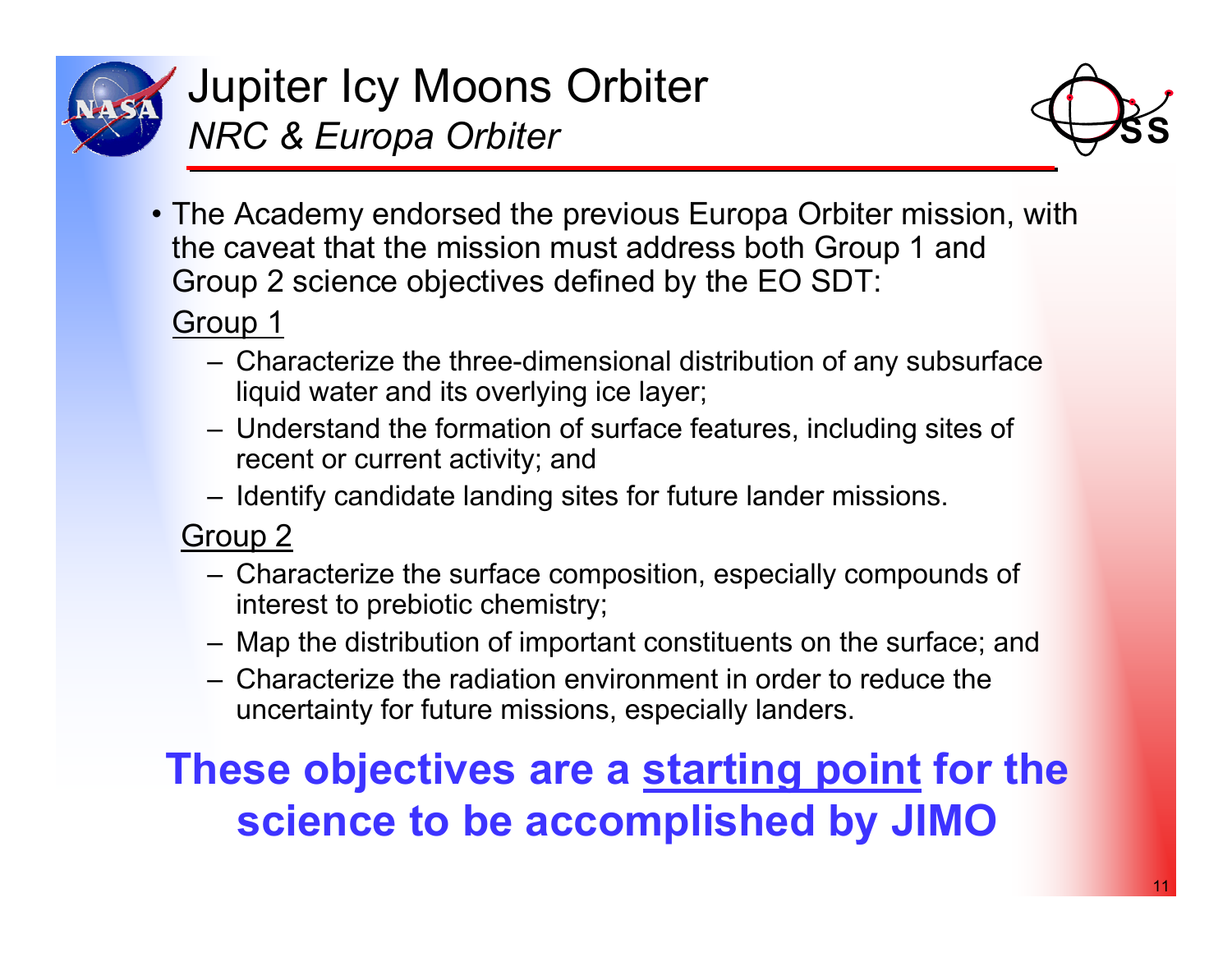

Jupiter Icy Moons Orbiter *Science Community Role*



- Community is expected to take an active role in JIMO mission development!
	- Science Definition Team
	- Provide input to SDT to develop science framework that is supported by the unique capabilities JIMO offers
	- Identify where mission capabilities and requirements fall short of science needs

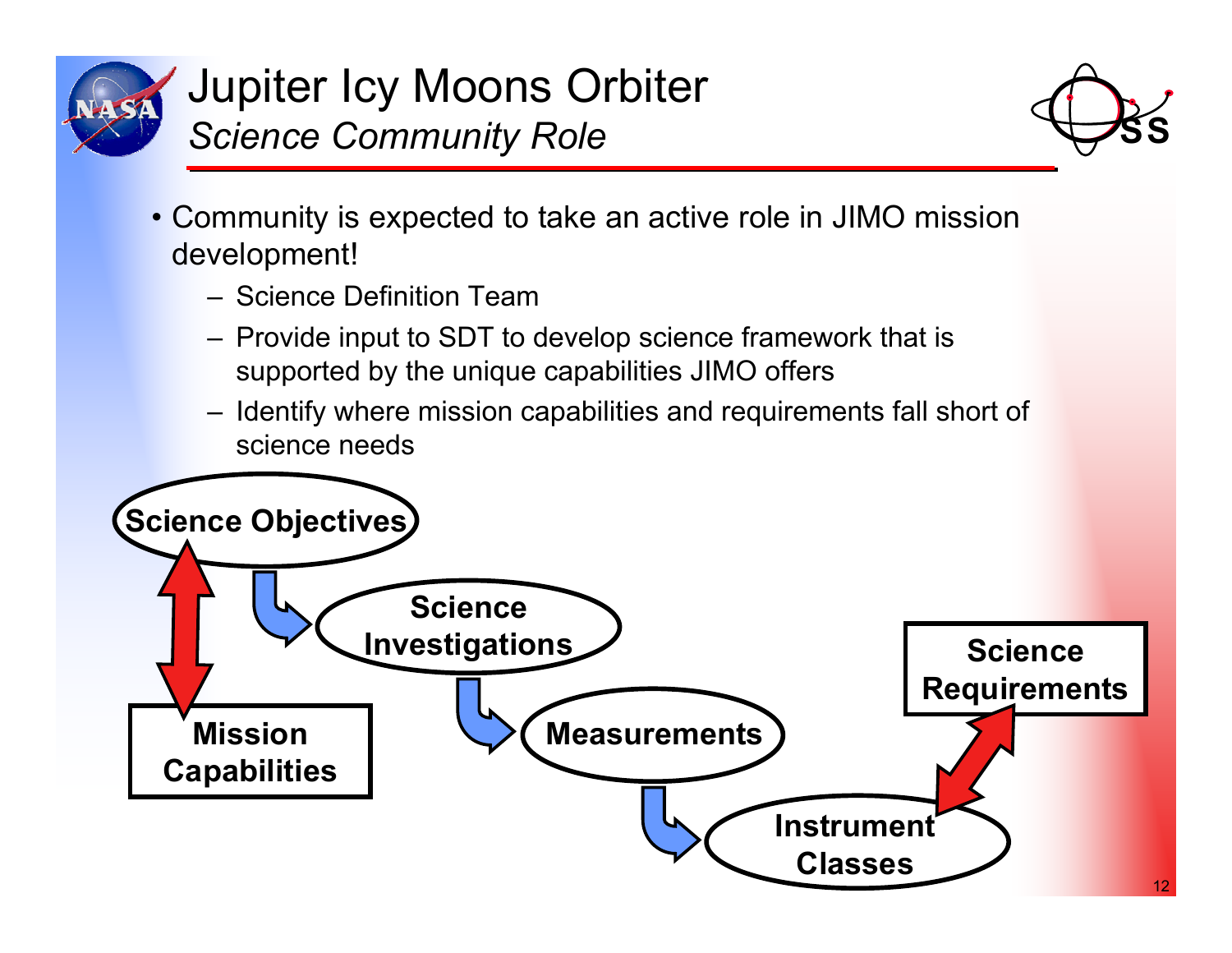

## **JIMO Capabilities** *Preliminary Science Requirements*



| Science payload mass of 600 kg, including scan platform(s),<br>turntable(s), and booms                                                                    |
|-----------------------------------------------------------------------------------------------------------------------------------------------------------|
| <b>Extensive high resolution mapping of Callisto, Ganymede, and Europa</b>                                                                                |
| High data rates (>10 Mbps returned from a distance of 6.2 A.U.)                                                                                           |
| High pointing accuracy for the remote sensing science payload (on a<br>scan platform): 1.0 mrad control, 0.1 mrad knowledge, 0.0035 mrad/sec<br>stability |
| Science data-taking during Icy Moon spiral-in and spiral-out                                                                                              |
| Magnetic field instrument, and possibly other instrumentation, must be<br>isolated from the electromagnetic environment of the spacecraft                 |
| Simultaneous high data rate collection and telecom downlink                                                                                               |
| Power required for science investigations up to 45 kWe                                                                                                    |
| Downlink data volume: 230 Gb/day, 50 Tb total                                                                                                             |
| On-board storage data volume: one Earth-day of science data collection                                                                                    |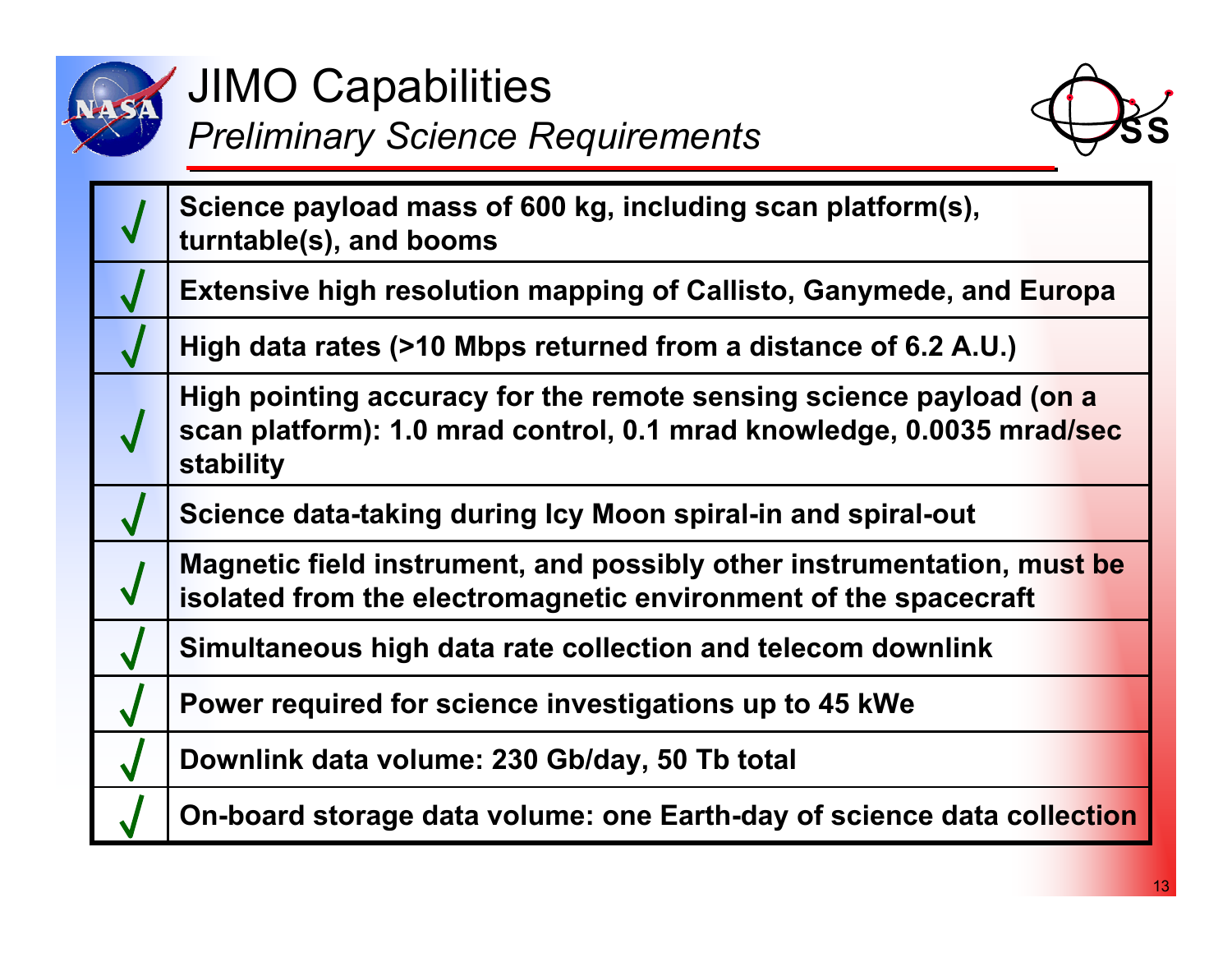



- Provide SDT with community input on JIMO science
- Begin crafting science objectives for JIMO that can be supported by its unique capabilities
	- Europa Orbiter science objectives as a starting point
	- Utilize active, high capability instruments
	- Identify where science requirements are inadequate
	- Don't forget Jupiter!
- Develop feedback on science requirements and capabilities to project office